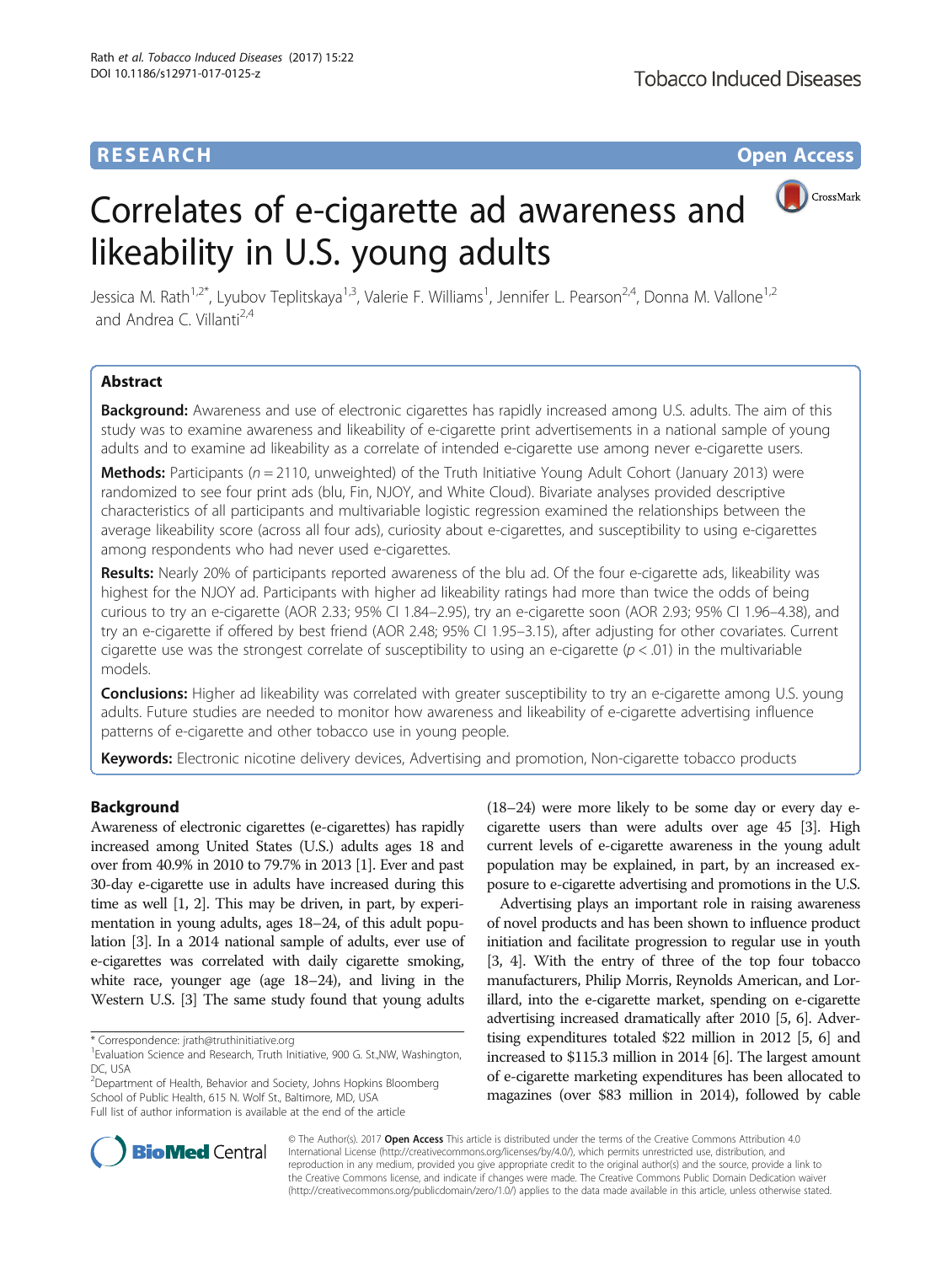television [\[6\]](#page-7-0). At the time of the current study, in 2013, blu e-cigarettes was the most promoted brand, comprising 60% (over \$14 million) of total promotional expenditures [\[5](#page-7-0)].

Although the link between advertising exposure, likeability of cigarette advertising, and cigarette use has been well established in the literature [[7](#page-7-0)], there is limited empirical evidence on the relationship between advertising exposure and likeability of e-cigarette advertising. Advertisement likeability is a strong predictor of ad campaign success [\[8, 9](#page-7-0)]. Evidence from three studies suggests that exposure to e-cigarette advertisements is increasing over time [[6](#page-7-0), [10](#page-7-0), [11](#page-7-0)]. One study indicated that 76% (22.7 million) of U.S. young adults were exposed to e-cigarette print ads in 2013 [\[12](#page-7-0)]. Another study demonstrated that young adult exposure to television e-cigarette advertisements increased 321% from 2011 to 2013 [\[10\]](#page-7-0). Among a sample of 307 college students, 90% of students reported being exposed to some form of e-cigarette marketing "sometimes" or "often" [[11](#page-7-0)]. Lifetime e-cigarette users reported slightly higher exposure to e-cigarette marketing and were more likely to like e-cigarette advertising compared to non-users, though it is unclear whether exposure to e-cigarette advertising pre- or post-dated e-cigarette use in this study [[11](#page-7-0)]. Limited evidence suggests that exposure to e-cigarette television [\[13](#page-7-0)] and print advertisements [[14](#page-7-0)] may increase curiosity and intention to try these novel products in a small proportion of young people.

Advertising of e-cigarettes occurs predominantly through channels that appeal to young people, particularly where marketing of other tobacco products is banned (e.g., television, sponsorships) [[6](#page-7-0), [15\]](#page-7-0). Despite the evidence surrounding tobacco advertising exposure and cigarette smoking behavior in youth and young adults [[4](#page-7-0), [7](#page-7-0)], evidence on the impact of e-cigarette advertising on ecigarette experimentation and progression to more regular use among youth and young adults is nascent [\[13](#page-7-0), [14](#page-7-0)]. From a regulatory perspective, it is also important to consider the impact of e-cigarette advertising on the overall U.S. population as outlined in the public health standard that guides Food and Drug Administration's (FDA) regulatory actions on tobacco [\[16, 17\]](#page-7-0). This includes the potential ways in which exposure to e-cigarette advertising affects patterns of use of other tobacco products [[18\]](#page-7-0), and combustible tobacco that causes the overwhelming majority of preventable deaths [[4](#page-7-0)]. Villanti et al. study in a national sample of young adults showed that brief exposure to four e-cigarette ads increased curiosity and trial of ecigarettes, but did not examine whether the ads themselves were appealing or how ad appeal might have impacted curiosity and susceptibility to use e-cigarettes [[19](#page-7-0)]. The purpose of this study is to provide more detail and context for the initial trial findings by examining factors related to awareness and likeability of four e-cigarette print advertisements and ad likeability as a correlate of intended e-cigarette use among a national sample of young adults that have never used e-cigarettes. We hypothesized that ad likeability would predict curiosity and susceptibility to use e-cigarettes.

## Methods

The present study used data from the Truth Initiative Young Adult Cohort Study which was designed to understand the trajectories of tobacco use in a young adult population. Briefly, the cohort was comprised of a nationally representative sample of young adults ages 18-34 drawn from GfK's KnowledgePanel®. Knowledge-Panel® is an online panel of adults ages 18 and older that covers both the online and offline populations in the U.S. The panel was recruited via address-based sampling, a probability-based random sampling method that provides statistically valid representation of the U.S. population, including cell phone-only households. The validity of this methodology has been reported previously [[20, 21\]](#page-8-0), and KnowledgePanel® samples have been used broadly in studies in the peer-reviewed medical literature [[22](#page-8-0)–[25\]](#page-8-0). The detailed methods of this study have been described elsewhere [[26](#page-8-0)].

Data for the longitudinal study is collected every six months. This analysis used data from Wave 4, collected at approximately year two of the study, because all respondents in Wave 4 ( $n = 4,288$ ) were involved in a randomized controlled trial on e-cigarette advertising [\[14](#page-7-0)]. These data were collected in January 2013. The panel recruitment rate (RECR) [\[27](#page-8-0)] for Wave 4 was 14.7%. In 65.5% of these households, one member completed a core profile survey in which the key demographic information was collected (profile rate—PROR). One panel member per household was randomly selected to be part of the study sample and no members outside the panel were recruited. The completion rate (COMR) was 65.7%. Thus, the product of these three rates, the cumulative response rate (CUMRR1), was 6.3%. This study was approved by the Chesapeake Institutional Review Board, Inc., and online consent was collected from participants before survey self-administration.

All respondents participating in the Wave 4 survey  $(NN = 2110$  unweighted) were involved in the trial and were randomized in a 1:1 ratio to one of two conditions: exposure to four different e-cigarette ads (blu, Fin, NJOY, White Cloud) ( $n = 2110$ ) or no ad exposure ( $n = 2178$ ). These ads were chosen from a comprehensive advertising surveillance system (Competitrack; [www.competitrack.com](http://www.competitrack.com/)) to have a similar level of production quality. Data from Competitrack indicate that three of the ads were presented in print media (blu, Fin, NJOY), with the fourth presented in an online display (White Cloud). In 2012, the blu ad had the largest reach with 18 insertions and an estimated total spend of \$1,730,800, followed by the NJOY ad (estimated \$327,700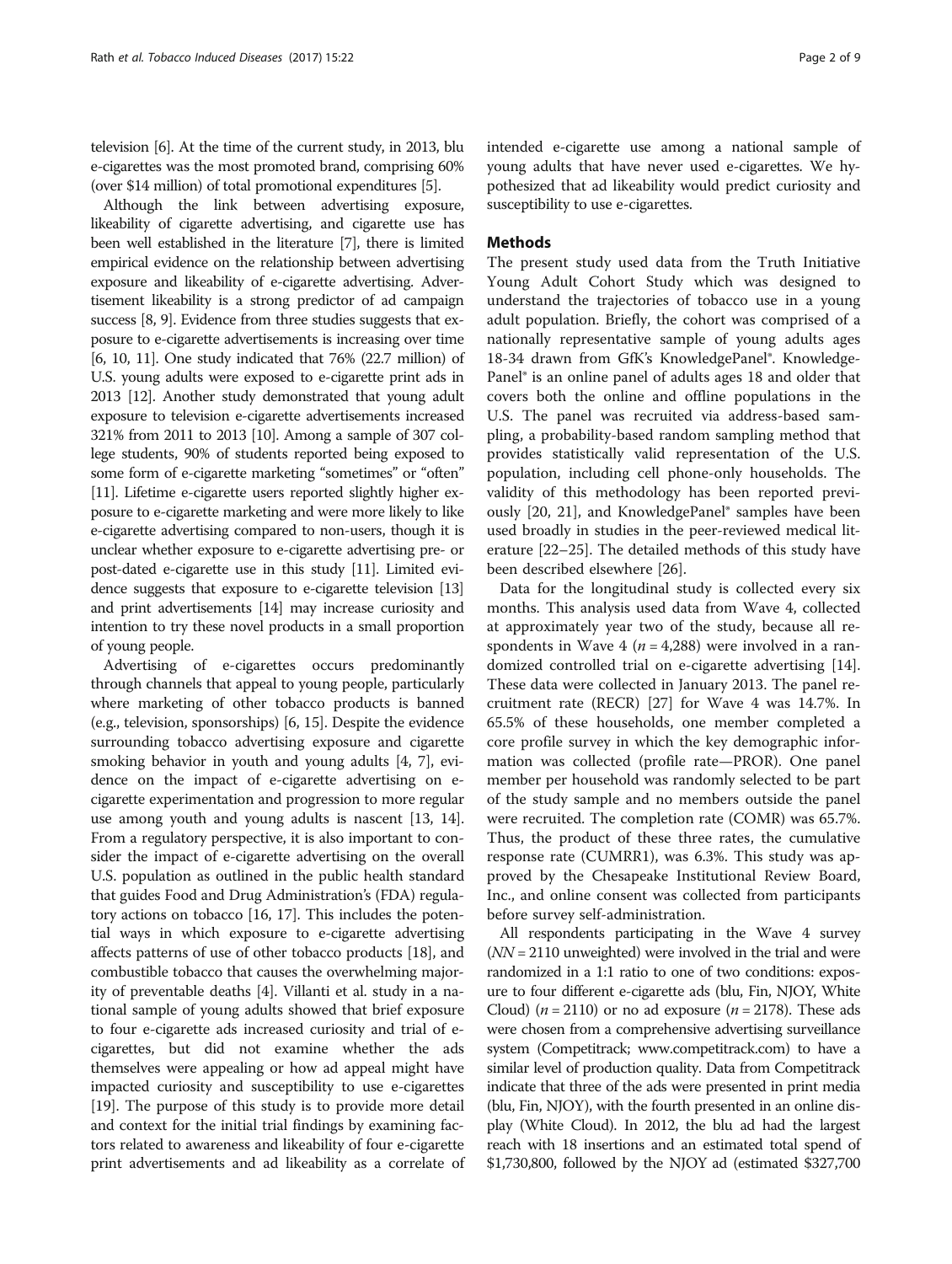spend for 3 insertions), the Fin ad (estimated \$124,700 spend for 1 insertion), and White Cloud (estimated \$392 spend for 11 days on a website). Randomization was accomplished using a sequence generated within the survey software that was not accessible to investigators or participants, thus maintaining allocation concealment. The order of the ads was not randomized within the exposed group. The ads used in the trial were selected from a comprehensive advertising tracking system (Competitrack; [www.com](http://www.competitrack.com/)[petitrack.com\)](http://www.competitrack.com/) and were presented as screen grabs from the actual advertisements to participants. The blu ad had the largest reach in 2012 with a total spend of \$1,730,800 for 18 insertions followed by the NJOY ad (3 insertions for \$327,700), the Fin ad (\$124,700 spend for 1 insertion), and White Cloud (\$392 spend for 11 days on a website). Methodologic details of this trial are presented elsewhere [\[14](#page-7-0)].

## Measures

## **Outcomes**

Outcome measures included awareness of the advertisements, curiosity about e-cigarettes, and openness to use ecigarettes in the future. Awareness of the advertisement was assessed by asking "Have you seen this advertisement before?" with binary response choices (yes/no).

The item "Have you ever been curious about smoking ecigarettes?" was used to assess curiosity about e-cigarettes (yes/no). Two items were used to assess susceptibility (likelihood of future use) to e-cigarettes including "Do you think that you will try an e-cigarette soon?" and "If one of your best friends were to offer you an e-cigarette, would you try it?" These two items are based on measures of susceptibility to cigarette smoking among adolescents [[28](#page-8-0), [29\]](#page-8-0) and had the following response choices: "Definitely yes," "Probably yes," "Probably not," and "Definitely not." Results of exploratory analyses showed that there were few differences between probably and definitely responses, so each item was treated as a dichotomous variable: probably not/definitely not or definitely/probably yes. Analyses including these outcomes focused on the subset of respondents who had never used an e-cigarette ( $n = 1952$ ).

### Covariates

Smoking status: Cigarette smoking and e-cigarette use were determined using two items asking about ever use and past 30-day use. Ever use of either an e-cigarette or a cigarette was assessed at Wave 4 and defined as any prior use of an e-cigarette or cigarette, even a puff, respectively. Current use was defined as any use in the past 30 days and non-current users were defined as those who smoked on 0 days of the last 30 or had never smoked a cigarette.

Other influences on smoking: Peer smoking and exposure to other tobacco advertising in the past six months were examined as other possible influences on e-cigarette use. Peer smoking was evaluated using the following item:

"How many of your 4 closest friends smoke cigarettes?" with respondents entering a number between 0 and 4. The responses were dichotomized as "0" and "1 or more." Exposure to tobacco advertising was assessed by asking "In the past 6 months, have you done any of the following? Select all that apply" with the following response choices: 1. "Visited and/or registered on a tobacco company or product website," 2. "Visited, friended or otherwise engaged with a Facebook or other social media page dedicated to a tobacco product," 3. "Been exposed to and/ or participated in a tobacco product event at a festival, concert, bar or clubs," and 4. "Received direct mail or email advertising tobacco products."

Other control variables: Ad likeability, which has strong predictive power for advertising success [\[8](#page-7-0), [9](#page-7-0)], was assessed by asking participants to describe their feelings about each ad, with responses on a 5-point scale coded from "I disliked it very much" to "I liked it very much." An average likeability score for each participant was computed across the four ads (range 1–5) for use in the multivariable models. E-cigarette product awareness was assessed by asking, "Have you ever heard of a product called an electronic cigarette or e-cigarette or brands such as Smoking Everywhere, NJOY, Gamucci, or others?" Sociodemographic items assessed included age (grouped as 18–24 and 25–34), gender, educational attainment (less than high school, high school, and some college or greater), ratio of household income to 2012 poverty threshold (less than 1, greater than or equal to 1) and race/ethnicity (White, non-Hispanic; Black, non-Hispanic; Other, non-Hispanic; and Hispanic). The Other, non-Hispanic category included Asians, Pacific Islanders, Native Americans, Native Alaskans and respondents who self-identified as multiracial.

## Data analysis

All analyses were performed using Stata/SE 13.1 (Stata-Corp 2014) and post-stratification weights were used to offset any non-response or non-coverage bias and produce nationally representative estimates. Chi-square tests were used to assess associations between categorical covariates and the outcome variables and  $t$  tests were used to examine differences between mean likeability scores by ad. The Benjamini-Hochberg procedure was used in the bivariate analysis to correct for multiple comparisons  $(FDR = 0.1)$ [[30](#page-8-0)]. Multivariable logistic regression was used to examine the relationships between the average likeability score (mean across all four ads), curiosity about e-cigarettes, and susceptibility to using e-cigarettes among respondents who reported never having used e-cigarettes before. These analyses controlled for age, sex, race/ethnicity and education as well as for covariates associated with the secondary outcomes in the bivariate analyses (income to poverty ratio, current cigarette use, having ever heard of e-cigarettes,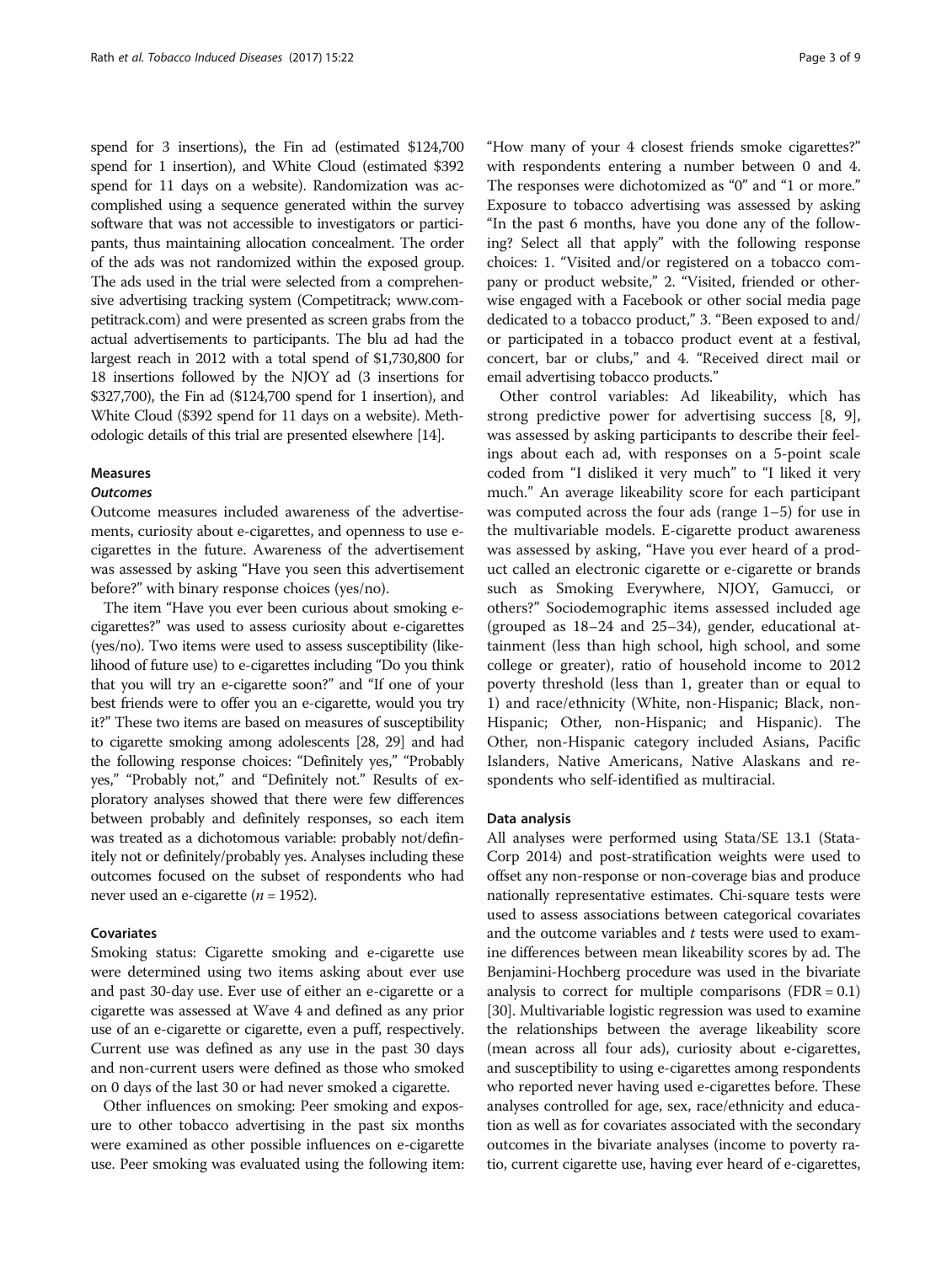peer smoking, and other ad experiences). P-values associated with the  $t$  statistic were used to identify significant correlates of likeability.

## Results

## Participant characteristics

The study sample was comprised of only those exposed to an e-cigarette ad. 2,110 young adults (unweighted) aged 18–34 years were shown the ads during the study. The weighted sample size was 2,093 with 42.4% aged 18–24 years (Table 1). About 59% of the sample was non-Hispanic White, with 12.6% non-Hispanic Black, 19.2% Hispanic, and 9.6% non-Hispanic "other" race. The majority (61.2%) of participants had at least some college education, and 75.1% of participants lived above the federal poverty line. Among young adults in the sample, 6.8% had ever used an e-cigarette, and 2.0% had used an e-cigarette in the past 30 days. Though 20.4% of participants reported smoking in the past 30 days, only 10.9% described themselves as smokers, with an additional 11.3% describing themselves as social or occasional smokers, 8.3% as exsmokers, 8.1% as someone who had tried smoking, and 61.4% as non-smokers. A little more than half (54.3%) of respondents reported that one or more of their four closest friends smoke cigarettes. The prevalence of engagement with tobacco marketing ranged from 4.1% ever visiting a tobacco company website to 18.4% receiving tobacco product direct mail or email advertisements. Of the total sample, 18.4% reported curiosity to try an e-cigarette, while 8.1% would try an e-cigarette soon and 20.2% would try an e-cigarette if their best friend offered it to them. No differences were observed at the  $p < .01$  level in the three outcome measures by age group (Table 1).

## Awareness of selected e-cigarette ads

The greatest percentage of participants expressed awareness of the blu e-cigarette ad (19.2%), followed by the NJOY (8.8%), the White Cloud (4.4%), and FIN ad (2.0%) (Table [2](#page-4-0)). No significant differences in awareness of any of the ads were observed by age group or gender. A significantly greater proportion of non-Hispanic Blacks (34.0%;  $p < .001$ ) reported having seen the blu ecigarette ad as compared to participants of other races/ ethnicities. Hispanics had the lowest prevalence of awareness of the blu ad (13.5%  $p = .024$ ) relative to participants of other races/ethnicities. Significantly lower proportions of non-Hispanic Whites had seen the NJOY (5.9%;  $p < .001$ ) and White Cloud ads (2.2%;  $p$ ) = .001) compared to respondents of other races/ethnicities. Those with a high school education had the highest prevalence of awareness of the White Cloud ad (8.3%;  $p = .001$ ) relative to respondents who had not completed high school or had completed some college or more. More current cigarette smokers expressed

**Table 1** Participant characteristics ( $n = 2093$ ). WEIGHTED

| Sociodemographic characteristics                                 | Percent    |
|------------------------------------------------------------------|------------|
| Gender                                                           |            |
| Male                                                             | 49.1       |
| Female                                                           | 50.9       |
| Age                                                              |            |
| $18 - 24$                                                        | 42.4       |
| $25 - 34$                                                        | 57.6       |
| continuous (mean, SD)                                            | 25.9, 5.07 |
| Race/ethnicity                                                   |            |
| White, non-Hispanic                                              | 58.6       |
| Black, non-Hispanic                                              | 12.6       |
| Other, non-Hispanic                                              | 9.6        |
| Hispanic                                                         | 19.2       |
| Education                                                        |            |
| Less than high school                                            | 11.3       |
| High school                                                      | 27.5       |
| Some college or more                                             | 61.2       |
| Income to poverty <sup>a</sup> ratio 1+                          | 75.1       |
| Exposure to other tobacco advertising                            |            |
| Visited/registered on tobacco company website                    | 4.1        |
| Engaged with a tobacco social media page                         | 5.2        |
| Exposed to/participated in tobacco product event                 | 10.2       |
| Received direct mail/email tobacco product ads                   | 18.4       |
| Tobacco-use related items                                        |            |
| Current cigarette use <sup>b</sup>                               | 20.4       |
| Ever e-cigarette use                                             | 6.8        |
| Current e-cigarette use <sup>b</sup>                             | 2.0        |
| Intent-related among e-cigarette never users                     |            |
| Ever curious about smoking e-cigarettes                          | 18.4       |
| Will try an e-cigarette soon                                     | 8.1        |
| Would try an e-cigarette if offered by a friend                  | 20.2       |
| Self-identified smoking status                                   |            |
| Smoker                                                           | 10.9       |
| Social/occasional smoker                                         | 11.3       |
| Ex-smoker                                                        | 8.3        |
| Tried smoking                                                    | 8.1        |
| Non-smoker                                                       | 61.4       |
| Peer smoking-none vs ≥ 1 of closest friends smoke cigarettes 0/1 | 54.3       |

<sup>a</sup>using 2012 poverty guidelines

<sup>b</sup>Current user defined as used product one or more days in past 30 days

awareness of the blu ad compared to non-current smokers (27.7% and 16.9%;  $p = .006$ ). There was a significant positive association between awareness of the blu, NJOY, or FIN ad and having one or more of four closest friends who smoke ( $p < .001$ ,  $p = .022$ , and  $p < .001$ , respectively). Significantly more of the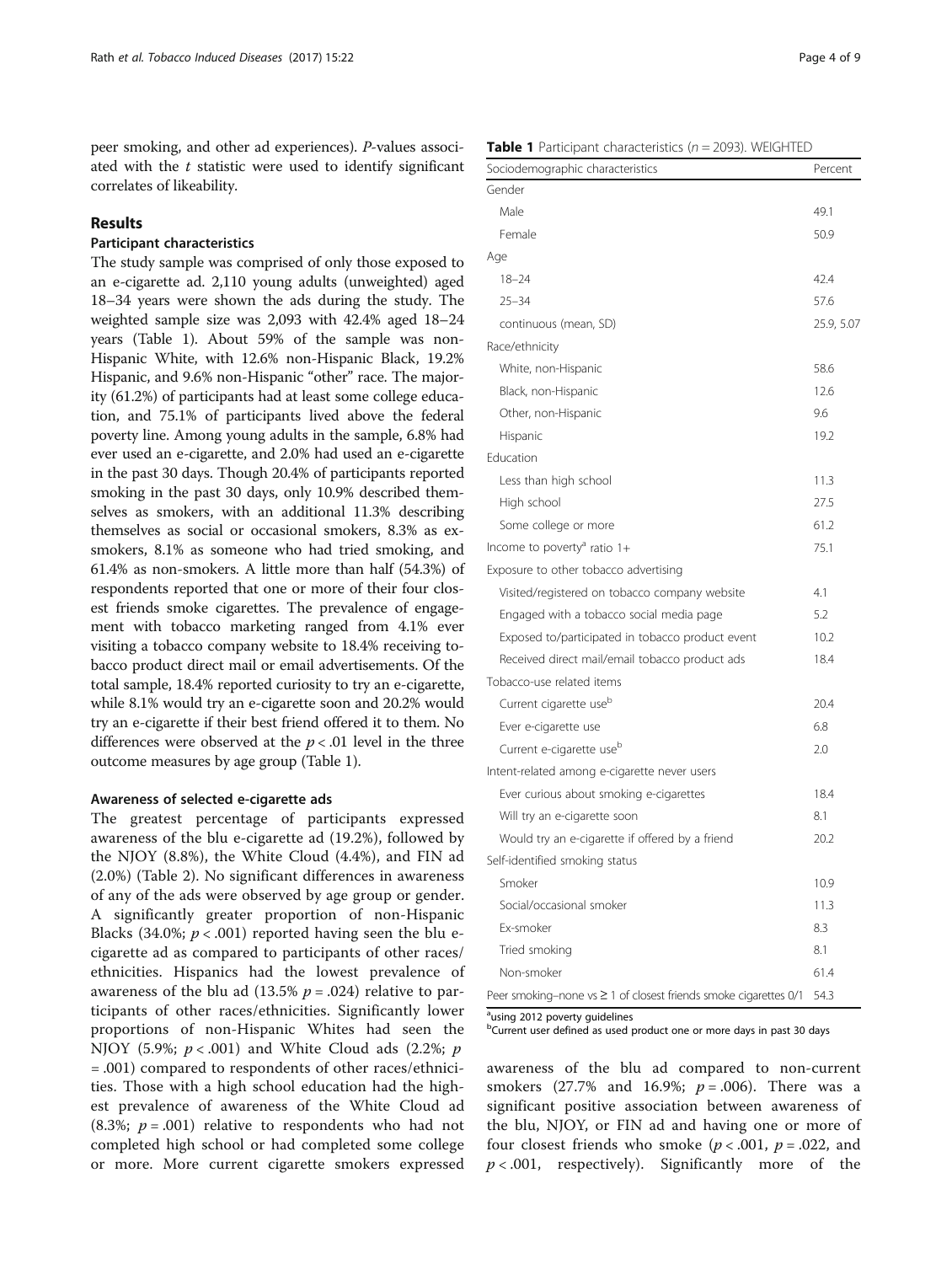## <span id="page-4-0"></span>**Table 2** Awareness of advertisements ( $n = 2.093$ ) WEIGHTED

|                                                  | Previously Saw Advertisement <sup>a</sup> |             |                |           |  |
|--------------------------------------------------|-------------------------------------------|-------------|----------------|-----------|--|
|                                                  | White Cloud                               | <b>NJOY</b> | $\mathsf{FIN}$ | Blu       |  |
| Overall (% of total)                             | 4.4                                       | 8.8         | 2.0            | 19.2      |  |
| Age Group (%)                                    |                                           |             |                |           |  |
| $18 - 24$                                        | 4.7                                       | 9.9         | 1.7            | 19.8      |  |
| $25 - 34$                                        | 4.3                                       | 8.0         | 2.2            | 18.7      |  |
| Gender (%)                                       |                                           |             |                |           |  |
| Male                                             | 4.1                                       | 7.9         | 1.1            | 19.9      |  |
| Female                                           | 4.7                                       | 9.6         | 2.8            | 18.5      |  |
| Race/ethnicity (%)                               |                                           |             |                |           |  |
| White, non-Hispanic                              | $2.2***$                                  | $5.9***$    | 1.2            | 17.5      |  |
| Black, non-Hispanic                              | 5.5                                       | 13.5        | 1.6            | $34.0***$ |  |
| Other, non-Hispanic                              | 9.2                                       | 14.2        | $6.7***$       | 21.0      |  |
| Hispanic                                         | $8.0*$                                    | 11.7        | 2.3            | $13.5*$   |  |
| Education (%)                                    |                                           |             |                |           |  |
| Less than high school                            | 2.6                                       | 11.0        | 1.3            | 15.2      |  |
| High school                                      | $8.3***$                                  | 9.6         | 3.1            | 20.9      |  |
| Some college or more                             | $3.0*$                                    | 8.0         | 1.6            | 19.1      |  |
| Income to poverty ratio (%)                      |                                           |             |                |           |  |
| Ratio 1+                                         | 3.4                                       | 8.0         | 2.0            | 18.1      |  |
| Ratio $\leq$ 1                                   | $7.6*$                                    | 11.2        | 1.8            | 22.5      |  |
| Current Tobacco Use (%)                          |                                           |             |                |           |  |
| Current cigarette use <sup>b</sup>               | 3.4                                       | 11.4        | 2.6            | $27.7***$ |  |
| No current cigarette use                         | 4.7                                       | 8.0         | 1.8            | 16.9      |  |
| Current e-cigarette use <sup>b</sup>             | 4.8                                       | 8.9         | 0.8            | 29.5      |  |
| No current cigarette use                         | 4.4                                       | 8.8         | 2.0            | 19.0      |  |
| Other ad experiences (%)                         |                                           |             |                |           |  |
| Visited/registered on a tobacco co. website      | 9.6                                       | 14.7        | 2.9            | 38.9**    |  |
| Engaged with a tobacco social media page         | $25.1***$                                 | 17.9        | $15.1***$      | 31.7      |  |
| Exposed to/participated in tobacco product event | 8.6                                       | 9.9         | 2.5            | 27.2      |  |
| Received direct mail/email tobacco product ads   | 3.4                                       | $15.0***$   | 3.9            | $28.5***$ |  |
| Peer smoking (%)                                 |                                           |             |                |           |  |
| One or more of closest friends smoke             | 5.7                                       | $10.9*$     | $3.4***$       | $25.0***$ |  |
| None of closest friends smoke                    | 2.9                                       | 6.1         | 0.3            | 12.0      |  |
| E-cigarette awareness                            |                                           |             |                |           |  |
| Ever heard of e-cigarettes                       | 4.6                                       | $10.6***$   | 2.4            | $23.2**$  |  |
| Never heard of e-cigarettes                      | 4.0                                       | 3.9         | 0.9            | 9.5       |  |
| Ad likeability mean(SD)                          | 2.7(1.1)                                  | $2.9*(1.2)$ | $2.5*(1.2)$    | 2.7(1.2)  |  |

\*adjusted  $p < .05$ \*\*adjusted  $p < .01$ 

<sup>a</sup>Seen ad—White Cloud n = 92, NJOY n = 181, FIN n = 41, blu n = 396; for variables with three or more categories, p values are from the chi-square statistic calculated for column percentages (e.g., WNH compared to non-WNH); for ad likeability, scores were compared to each other and p values are from the t statistic <sup>b</sup>One or more days of use in past month

respondents who engaged with a tobacco social media page reported awareness of the White Cloud and FIN ads relative to those respondents who had not engaged with such a media page ( $ps < .001$ ). Also, participants

who reported having received tobacco product ads via direct mail or email were significantly more likely to express awareness of the NJOY and blu ads  $(p=.003)$ and  $p = .001$ , respectively) (Table 2).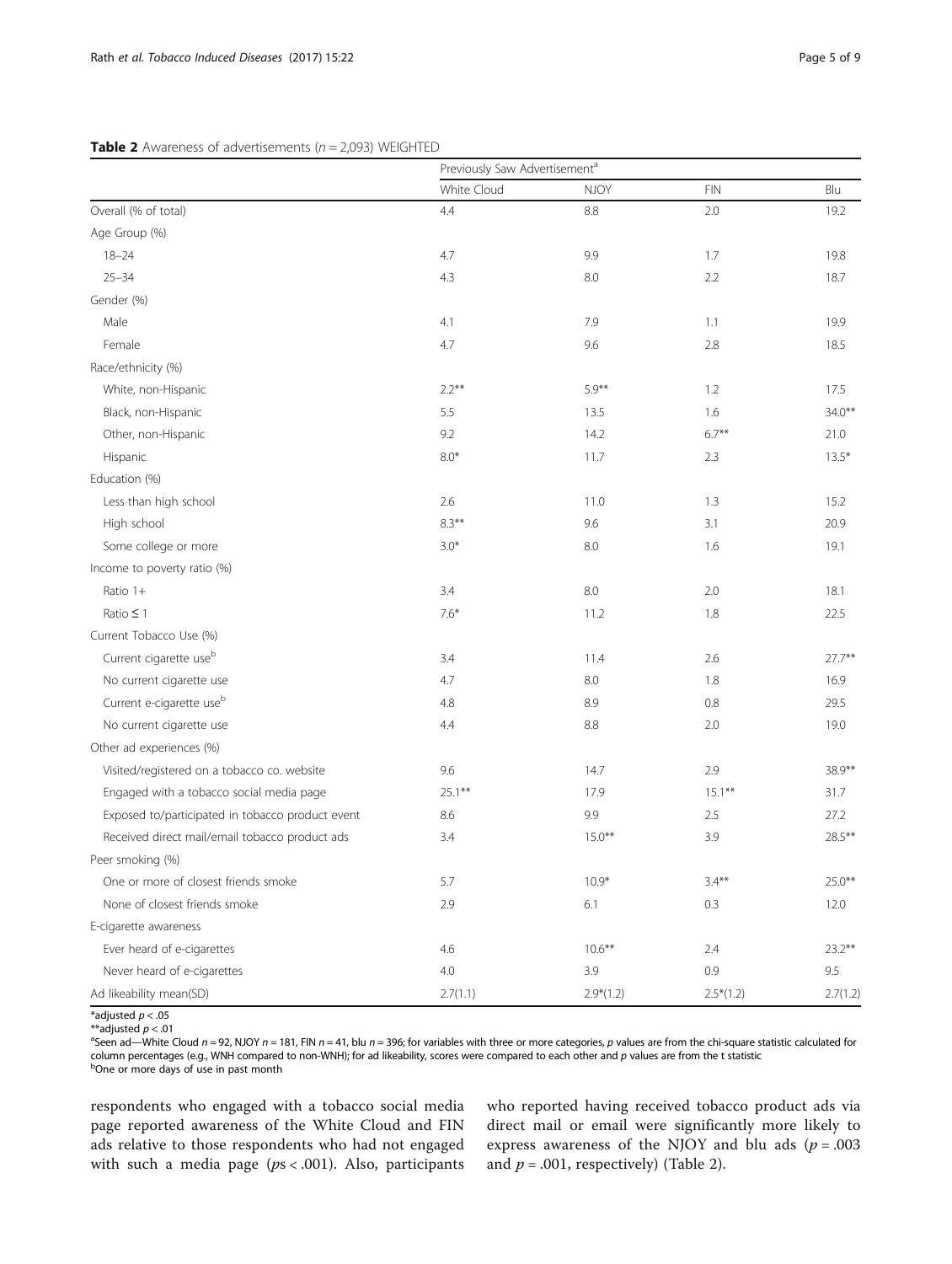## Susceptibility to e-cigarette use

Current cigarette smokers ( $p < .001$ ), those who had visited or registered on a tobacco company website  $(p)$ < .001), those who received direct mail or email tobacco product ads  $(p < .006)$ , those who had ever heard of ecigarettes  $(p < .01)$  and those with one or more close friends who smoke  $(p < .01)$  were more likely to report openness to e-cigarette use. Participants who had engaged with a tobacco social media page were more likely to report intention to try an e-cigarette soon ( $p = .001$ ) (data not shown in table).

## Likeability of selected e-cigarette ads

Table [2](#page-4-0) indicates that of the four e-cigarette ads, participants reported the highest mean likeability score for the NJOY ad (2.9; standard deviation [SD] 1.2), which featured the tagline, "The most amazing thing about this cigarette? It isn't one," followed by blu (2.7; SD 1.2), White Cloud (2.7; SD 1.2), and FIN (2.5; SD 1.2; significantly different from NJOY  $p = .042$ ).

Results of multivariable logistic regression analysis among the subset of cases who had never tried an ecigarette ( $n = 1952$ ) are presented in Table [3.](#page-6-0) Analyses controlling for age, gender, race, education and for covariates associated with the secondary outcomes in the bivariate analyses (income to poverty ratio, other ad experiences, current cigarette use, having ever heard of e-cigarettes and peer smoking) revealed that, for each one-point increase in likeability rating, the odds of reporting being curious to try an e-cigarette was more than twice as high (AOR 2.33; 95% CI 1.84–2.95) for any of the ads. Similar relationships were observed between likeability rating and being open to trying an e-cigarette soon (AOR 2.93; 95% CI 1.96–4.38) and trying if offered an e-cigarette by best friend after adjusting for covariates (AOR 2.48; 95% CI 1.95–3.15). In all three of the multivariable models, current cigarette use and peer smoking were the strongest positive correlates of susceptibility to using an e-cigarette (all  $p < .01$ ). Other, non-Hispanic race/ethnicity was a strong correlate of two of the three outcome measures—curiosity to try an ecigarette and would try an e-cigarette if good friend offered  $(p < .01)$ . An additional interaction analysis demonstrated that there were no significant interactions between current cigarette use or peer smoking and the outcomes of interest.

## **Discussion**

This study provides early data on awareness and likeability of e-cigarette advertising and associated factors among young adults. Results also provide some evidence of the potential influence of ad likeability on curiosity and intention to try these products. While the strongest correlates of

curiosity and intention to use e-cigarettes were current cigarette smoking and peer cigarette smoking in all three multivariable models, ad likeability remained associated with a more than two-fold increase in the odds of curiosity and intention to use e-cigarettes among never users.

This study also identified differences in likeability in four selected e-cigarette ads and the potential impact of ad likeability on intentions to use e-cigarette products. In this study, participants liked the NJOY ad more than the other 3 ads. For all 4 ads, those with more positive likeability had significantly greater curiosity to try an e-cigarette. This finding may provide some explanation for why ad exposure increased curiosity in the ad experiment and part of the mechanism linking curiosity to e-cigarette trial in our other study. In the ad experiment, among young adults who had never used an e-cigarette, 14.8% reported that they were curious to try an e-cigarette, with a greater percentage of the exposed (18.4%) versus unexposed group (11.3%) reporting curiosity [\[14\]](#page-7-0). Higher likeability ratings were also associated with greater likelihood of being open to trying an e-cigarette soon and trying one if offered by a best friend (20% of the sample). Measures of exposure to marketing that capture likeability or receptivity are more likely related to present or future smoking behavior than are measures of external exposure [[7](#page-7-0)].

Not surprisingly, the blu ads were reported as the most widely seen. This finding is consistent with multiple studies which confirm blu as the most advertised e-cigarette at this time in the U.S. market [[5, 6](#page-7-0), [10](#page-7-0), [31](#page-8-0)]. More specifically, in a study highlighting that blu ads represented over 80% of the e-cigarette ads, findings showed that non-Hispanic Blacks had a greater prevalence of having seen blu e-cigarette ads than participants of other races and ethnicities [\[10\]](#page-7-0). At the time of this study, blu was owned by Lorillard, which had a long history of targeted marketing to racial/ethnic minority youth and young adults [[4,](#page-7-0) [32](#page-8-0)–[34\]](#page-8-0). Despite rapid changes in the e-cigarette marketplace, our findings from 2012 data remain relevant based on advertising data. In 2014, the top five brands marketed were blu, MarkTen, NJOY, Vuse, and Fin and magazine advertising accounted for 72% of advertising expenditures [[6](#page-7-0)]. Three of the four brands represented in this study (blu, NJOY, Fin) remained highly marketed in 2014 where print ads in magazines still represented the dominant form of e-cigarette advertising.

There are several limitations to this study. First, the exposure to static e-cigarette ad images in this study does not adequately reflect the exposure experienced by young adults in the real world. Second, the ads selected for this study do not represent the possible range of e-cigarette advertising which may also include radio, television, internet, and advertisements at the point-of-sale. Therefore, the findings of this study may overestimate or underestimate the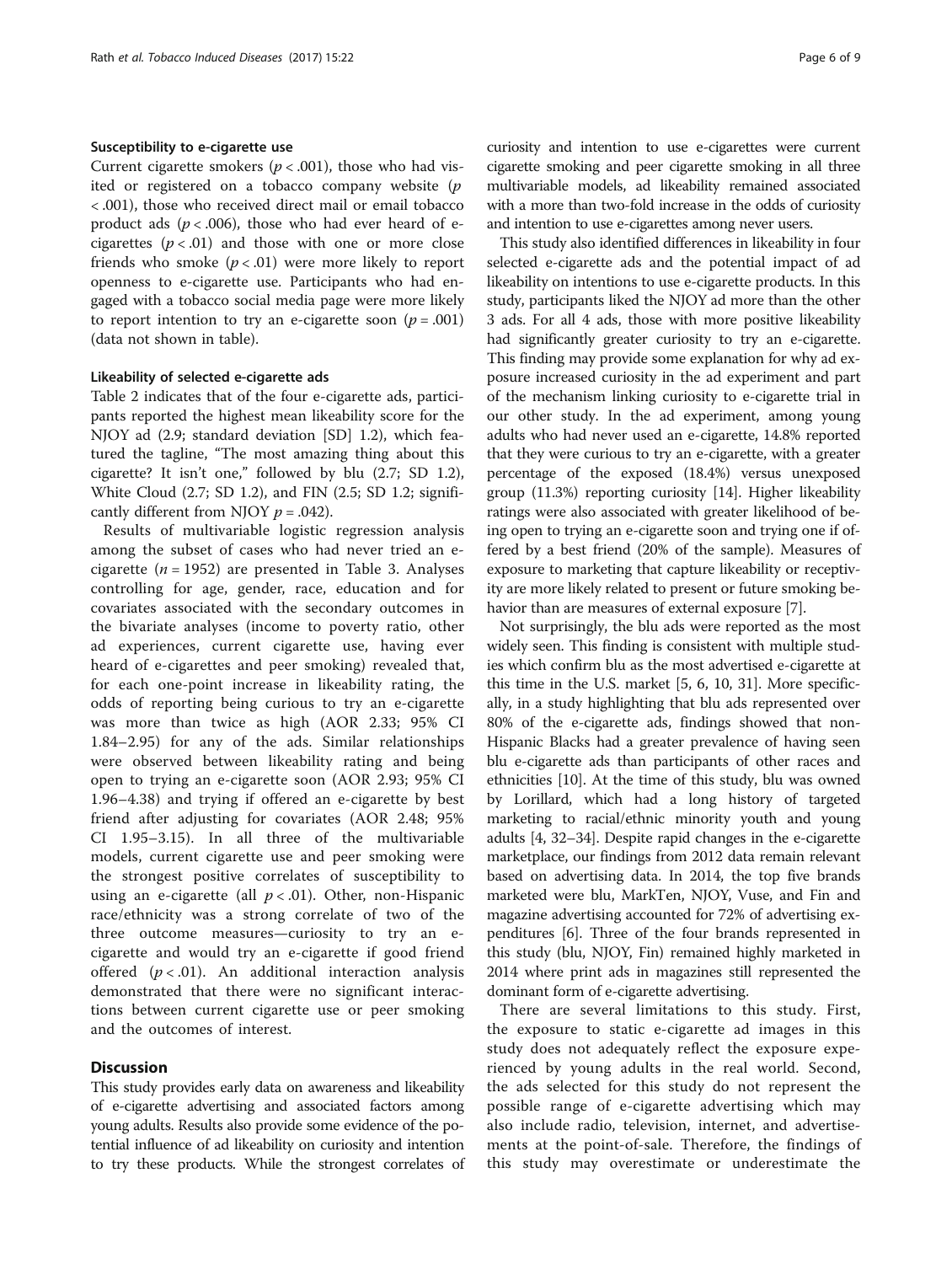|                                                     | Curiosity to try an e-cigarette<br>$(n = 1909)$ |                  | Intent to try an e-cigarette soon<br>$(n = 1898)$ |                  | Would try e-cigarette if best<br>friend offered ( $n = 1900$ ) |                   |
|-----------------------------------------------------|-------------------------------------------------|------------------|---------------------------------------------------|------------------|----------------------------------------------------------------|-------------------|
|                                                     | Adj OR                                          | (95% CI)         | Adj OR                                            | (95% CI)         | Adj OR                                                         | (95% CI)          |
| Ad likeability                                      | $2.33***$                                       | $(1.84 - 2.95)$  | $2.93***$                                         | $(1.96 - 4.38)$  | $2.48**$                                                       | $(1.95 - 3.15)$   |
| Gender                                              |                                                 |                  |                                                   |                  |                                                                |                   |
| Male                                                | Ref                                             |                  | Ref                                               |                  | Ref                                                            |                   |
| Female                                              | 0.77                                            | $(0.51 - 1.15)$  | 0.79                                              | $(0.43 - 1.47)$  | 0.58                                                           | $(0.39 - 0.88)$   |
| Age group                                           |                                                 |                  |                                                   |                  |                                                                |                   |
| $18 - 24$                                           | 1.34                                            | $(0.86 - 2.08)$  | 1.07                                              | $(0.52 - 2.20)$  | 1.08                                                           | $(0.67 - 1.73)$   |
| $25 - 34$                                           | Ref                                             |                  | Ref                                               |                  | Ref                                                            |                   |
| Race/ethnicity                                      |                                                 |                  |                                                   |                  |                                                                |                   |
| White, non-Hispanic                                 | Ref                                             |                  | Ref                                               |                  | Ref                                                            |                   |
| Black, non-Hispanic                                 | 1.14                                            | $(0.53 - 2.42)$  | 1.12                                              | $(0.41 - 3.10)$  | 0.98                                                           | $(0.45 - 2.11)$   |
| Other, non-Hispanic                                 | $3.31***$                                       | $(1.63 - 6.73)$  | 2.97                                              | $(0.91 - 9.689)$ | $3.07**$                                                       | $(1.53 - 6.15)$   |
| Hispanic                                            | 1.04                                            | $(0.57 - 1.87)$  | 1.71                                              | $(0.74 - 3.87)$  | 1.03                                                           | $(0.55 - 1.91)$   |
| Education level                                     |                                                 |                  |                                                   |                  |                                                                |                   |
| Less than high school                               | Ref                                             |                  | Ref                                               |                  | Ref                                                            |                   |
| High school                                         | 0.95                                            | $(0.44 - 2.06)$  | 0.57                                              | $(0.21 - 1.56)$  | 1.17                                                           | $(0.53 - 2.59)$   |
| Some college or more                                | 1.55                                            | $(0.74 - 3.25)$  | 0.68                                              | $(0.26 - 1.80)$  | 1.40                                                           | $(0.62 - 3.13)$   |
| Income to poverty ratio                             |                                                 |                  |                                                   |                  |                                                                |                   |
| Ratio $<$ 1                                         | 0.75                                            | $(0.43 - 1.31)$  | 0.90                                              | $(0.43 - 1.88)$  | 0.71                                                           | $(0.40 - 1.25)$   |
| Ratio $\geq$ 1                                      | Ref                                             |                  | Ref                                               |                  | Ref                                                            |                   |
| Other ad experiences                                |                                                 |                  |                                                   |                  |                                                                |                   |
| Visited/registered on tobacco company website 2.71  |                                                 | $(0.89 - 8.27)$  | 1.22                                              | $(0.34 - 4.39)$  | 2.78                                                           | $(0.72 - 10.79)$  |
| Engaged with a tobacco social media page            | 2.00                                            | $(0.83 - 4.78)$  | 1.85                                              | $(0.63 - 5.47)$  | 0.90                                                           | $(0.33 - 2.51)$   |
| Received direct mail/email tobacco product ads 0.69 |                                                 | $(0.37 - 1.29)$  | 1.18                                              | $(0.56 - 2.47)$  | 0.65                                                           | $(0.33 - 1.28)$   |
| Current cigarette use (No = ref)                    |                                                 |                  |                                                   |                  |                                                                |                   |
| Yes                                                 | $8.01***$                                       | $(4.96 - 12.97)$ | $12.69***$                                        | $(6.34 - 25.41)$ | 18.96**                                                        | $(11.43 - 31.45)$ |
| Ever heard of e-cigarettes (No = ref)               |                                                 |                  |                                                   |                  |                                                                |                   |
| Yes                                                 | $1.67*$                                         | $(1.03 - 2.73)$  | 1.25                                              | $(0.56 - 2.76)$  | $2.03***$                                                      | $(1.22 - 3.38)$   |
| Peer smoking (None of closest friends smoke = ref)  |                                                 |                  |                                                   |                  |                                                                |                   |
| One or more of closest friends smoke                | $2.37**$                                        | $(1.47 - 3.82)$  | $7.15***$                                         | $(2.43 - 21.03)$ | $2.84***$                                                      | $(1.73 - 4.666)$  |

<span id="page-6-0"></span>**Table 3** Ad likeability as a correlate of intended e-cigarette use among never users (total weighted  $n = 1,952$ )

 $*p < .05; **p < .01$ 

true effect of this type of advertising on curiosity, trial and established use. Third, the cross-sectional nature of the study only allows us to examine correlations and does not allow us to examine the temporal relationship between ad likeability and curiosity or intention to use e-cigarettes. Fourth, some limited sample sizes exist for two subgroups for which we find significant results: those reporting being open to try an e-cigarette soon (8%) and those reporting being curious to try an e-cigarette (18%). Finally, this study employs an existing online panel to recruit a large, nationally representative cohort of young adults, a group typically identified as hard-to-reach. The study sample's completion rate (65.7%) and cumulative response rate (6.3%) are similar to that of other health studies that have relied on Knowledge-Panel [\[23](#page-8-0)–[25](#page-8-0), [35\]](#page-8-0). The internal validity of our results is not compromised by the panel's cumulative response rate and other work suggests that surveys with a low response rate can still be representative of the sample population, even though the risk of nonresponse bias is higher [[36](#page-8-0), [37\]](#page-8-0). Studies assessing nonresponse to panel recruitment in KnowledgePanel have found little indication of nonresponse bias on core demographic and socioeconomic variables [\[38, 39](#page-8-0)] and previous estimates from this cohort for key outcomes of interest, such as ever and current cigarette use, are consistent with national survey data [[26](#page-8-0)].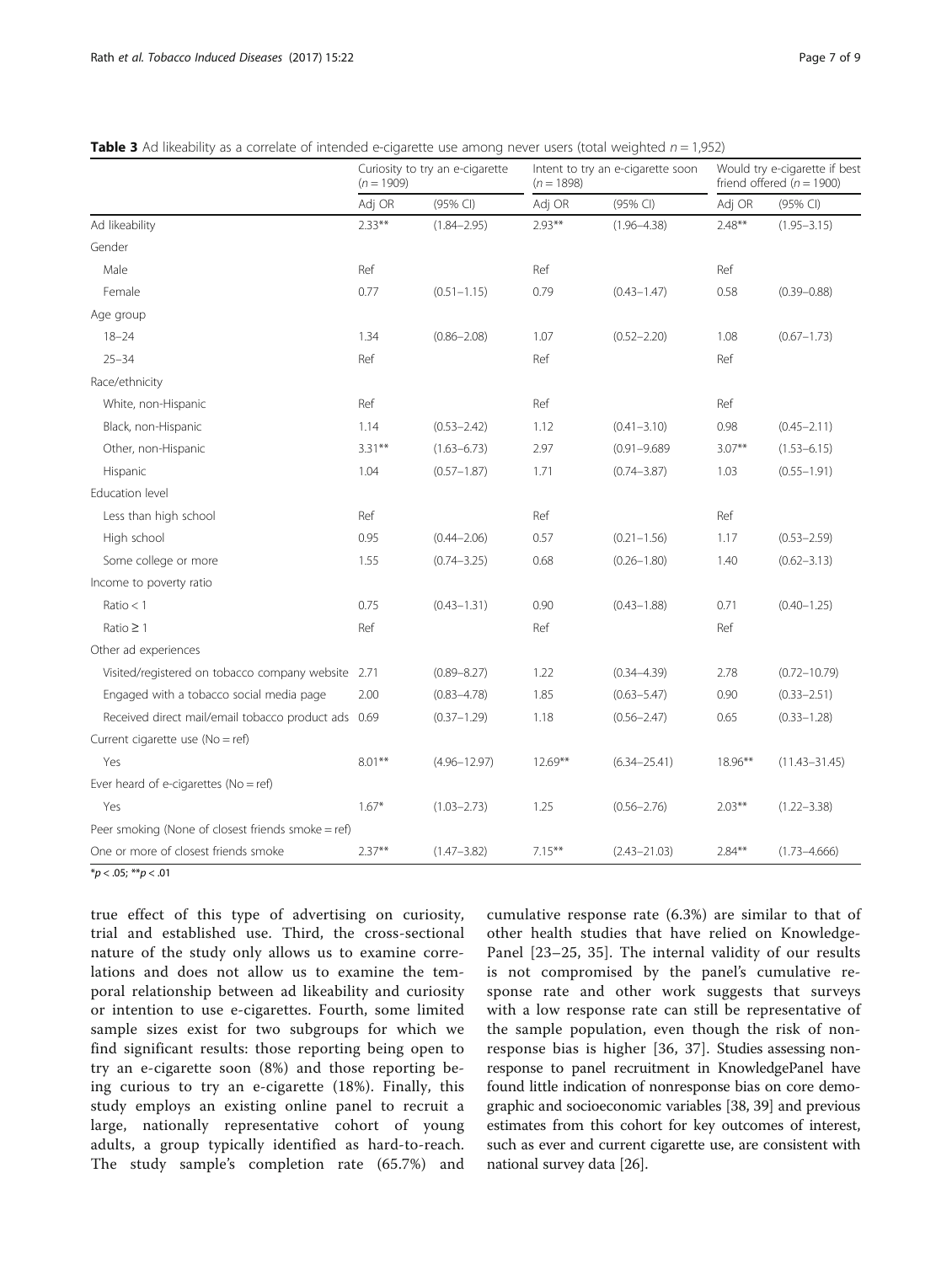## <span id="page-7-0"></span>Conclusion

Higher ad likeability was correlated with greater susceptibility to try an e-cigarette among U.S. young adults. In terms of the public health standard, it is important to determine the net impact of e-cigarette advertising within the overall context of tobacco use in youth, young adults, and adults, as well as potential benefits and harms to the population [18]. Exposure to e-cigarette advertising could facilitate uptake, cessation, or have no effect on patterns of e-cigarette and tobacco use. Future studies are needed to consistently monitor how awareness and likeability of e-cigarette advertising may influence patterns of use for youth and young adults, especially in terms of use of other tobacco products and combustible products (cigarettes, cigars, hookah, pipe, bidis, and roll your own). Studies also need to examine the impact of content, themes, channels, and other ad features that may prompt e-cigarette curiosity, trial, and progression to or cessation of other tobacco product use.

## Abbreviations

AOR: Adjusted odds ratios; CI: Confidence intervals; COMR: Completion rate; CUMRR1: Cumulative response rate; e-cigarettes: Electronic cigarettes; FDA: Food and drug administration; PROR: Profile rate; RERC: Panel recruitment rate; U. S: United States

## Acknowledgements

Not applicable.

### Funding

This study was funded by Truth Initiative. No financial disclosures were reported by the authors of this paper.

#### Availability of data and materials

The datasets generated and/or analyzed during the current study are not publicly available due to the ownership of the data by Truth Initiative but may be available from the corresponding author on reasonable request.

#### Authors' contributions

JMR Contributed to the conception and design of the study, interpretation of results, and writing of the discussion section; provided feedback on the manuscript. LT Drafted the introduction, made substantive contributions to the results and discussion sections, provided feedback on the manuscript. VFW Carried out the data analysis, drafted tables, wrote the methods section, made a substantive contribution to the results section, provided feedback on the manuscript. JLP Contributed to the conception and design of the study, provided feedback on the manuscript. DMV Contributed to the conception and design of the study, provided feedback on the manuscript. ACV Contributed to the conception and design of the study, provided feedback on the direction of the analysis, interpretation of the results, provided feedback on the manuscript. All authors read and approved the final manuscript.

#### Competing interests

The authors declare they have no competing interests.

#### Consent for publication

Not applicable.

## Ethics approval and consent to participate

This study was approved by the Chesapeake Institutional Review Board, Inc. (#). Online consent was collected from participants before survey self-administration.

## Publisher's Note

Springer Nature remains neutral with regard to jurisdictional claims in published maps and institutional affiliations.

#### Author details

<sup>1</sup> Evaluation Science and Research, Truth Initiative, 900 G. St., NW, Washington, DC, USA. <sup>2</sup>Department of Health, Behavior and Society, Johns Hopkins Bloomberg School of Public Health, 615 N. Wolf St., Baltimore, MD, USA. <sup>3</sup>Zanvyl Krieger School of Arts and Sciences, Johns Hopkins University, 3400 N. Charles St., Baltimore, MD, USA. <sup>4</sup>The Schroeder Institute for Tobacco Research and Policy Studies at Truth Initiative, 900 G. St., NW, Washington, DC, USA.

## Received: 11 November 2016 Accepted: 20 March 2017 Published online: 04 April 2017

#### References

- 1. King BA, Patel R, Nguyen KH, Dube SR. Trends in awareness and use of electronic cigarettes among US adults, 2010–2013. Nicotine Tob Res. 2015; 17:219–27.
- 2. McMillen RC, Gottlieb MA, Shaefer RM, Winickoff JP, Klein JD. Trends in Electronic Cigarette Use Among U.S. Adults: Use is Increasing in Both Smokers and Nonsmokers. Nicotine Tob Res. 2014;17:1195–202.
- 3. Delnevo CD, Giovenco DP, Steinberg MB, Villanti AC, Pearson JL, Niaura RS, Abrams DB. Patterns of electronic cigarette use among adults in the United States. Nicotine Tob Res. 2016;18:715–9.
- 4. U. S. Department of Health and Human Services. The Health Consequences of Smoking—50 Years of Progress. A Report of the Surgeon General. Atlanta: U.S. Department of Health and Human Services, Centers for Disease Control and Prevention, National Center for Chronic Disease Prevention and Health Promotion, Office on Smoking and Health; 2014.
- 5. Kornfield R, Huang J, Vera L, Emery SL. Rapidly increasing promotional expenditures for e-cigarettes. Tob Control. 2015;24:110–1.
- 6. Truth Initiative: Vaporized: Youth and young adult exposure to e-cigarette marketing. Washington, D.C.; 2015.
- 7. Davis RM, Gilpin EA, Loken B, Viswanath K, Wakefield M. Monograph 19: The role of the media in promoting and reducing tobacco use. In: NCI Tobacco Control Monograph Series. Rockville: National Cancer Institute; 2008.
- 8. Vakratsas D, Ambler T. How advertising works: What do we really know? J Mark Res. 1999;63:26–43.
- 9. Haley RJ, Baldinger AL. The arf copy research validity project. J Advert Res. 2000;40:114–35.
- 10. Duke JC, Lee YO, Kim AE, Watson KA, Arnold KY, Nonnemaker JM, Porter L. Exposure to electronic cigarette television advertisements among youth and young adults. Pediatrics. 2014;134:e29–36.
- 11. Pokhrel P, Fagan P, Kehl L, Herzog TA. Receptivity to e-cigarette marketing, harm perceptions, and e-cigarette use. Am J Health Behav. 2015;39:121-31.
- 12. American Legacy Foundation. Vaporized: E-cigarettes, Advertising and Youth. Washington, DC: Legacy; 2014.
- 13. Farrelly MC, Duke JC, Crankshaw EC, Eggers ME, Lee YO, Nonnemaker JM, Kim AE, Porter L. A Randomized Trial of the Effect of E-cigarette TV Advertisements on Intentions to Use E-cigarettes. Am J Prev Med. 2015;49: 689–93.
- 14. Villanti AC, Rath JM, Williams VF, Pearson JL, Richardson A, Abrams DB, Niaura RS, Vallone DM. Impact of exposure to e-cigarette advertising on susceptibility and trial of e-cigarettes and cigarettes in U.S. young adults: A randomized controlled trial. Nicotine Tob Res. 2015; in press.
- 15. Durbin D, Waxman H, Harkin T, Rockefeller JD, Blumenthal R, Markey EJ, Brown S, Reed J, Boxer B, Merkley J, Pallone F. Gateway to Addiction?: A survey of popular electronic cigarette manufacturers and targeted marketing to youth. 2014.
- 16. Villanti A, Vargyas E, Beck R, Niaura R, Pearson J, Abrams D. FDA regulation of tobacco: Integrating science, law, policy and advocacy. Am J Public Health. 2011;101:1160–2.
- 17. Family Smoking Prevention and Tobacco Control Act. U.S. Congress. In Public Law No:111-31, vol. HR 1256; 2009.
- 18. Cobb CO, Villanti AC, Graham AL, Pearson JL, Glasser AM, Rath JM, Stanton CA, Levy DT, Abrams DB, Niaura R. Markov Modeling to estimate the population impact of emerging tobacco products: a proof-of-concept Study. Tob Regul Sci. 2015;1:129–41.
- 19. Villanti AC, Rath JM, Williams VF, Pearson JL, Richardson A, Abrams DB, Niaura RS, Vallone DM. Impact of exposure to electronic cigarette advertising on susceptibility and trial of electronic cigarettes and cigarettes in US young adults: a randomized controlled trial. Nicotine Tob Res. 2015; ntv235.